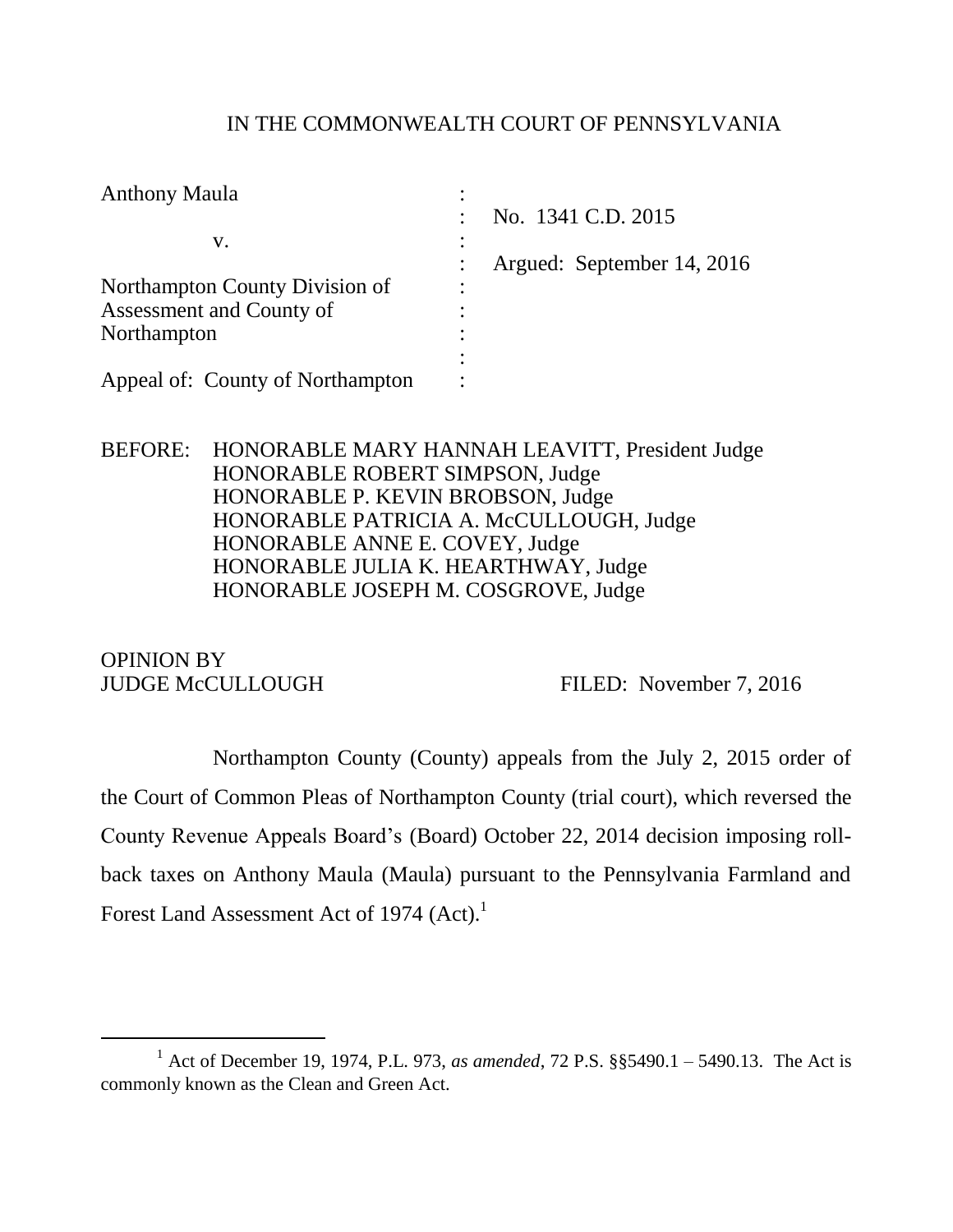### **Facts and Procedural History**

Maula owned a contiguous tract of land comprised of three parcels which were enrolled into the Act's Clean and Green preferential tax program; Parcels A, B, and C. After nonpayment of outstanding property taxes on the smallest parcel, Parcel C, in the amount of \$266.12, the County sold Parcel C at a tax sale. Thereafter, the County, claiming that the tax sale was a "split-off" as defined by the Act, changed the tax assessment of the entire tract and imposed roll-back taxes on the same. The parties submitted a joint stipulation of facts summarizing the relevant facts as follows:

> 1. [Maula] is the former owner of a "contiguous tract" of land, as the term is defined by Section [2] of the [Act], located on Jacoby Run Road in Upper Mt. Bethel Township.

> 2. The parcels of the contiguous tract have separate ID numbers as follows:

> > (a) Parcel ID #C11 9 11A 0131 (26.7 acres) ("Parcel  $(A^{\prime\prime})$

> > (b) Parcel ID #C11 9 11B 0131 (55.2 acres) ("Parcel B"); and

> > (c) Parcel ID #C11 9 11C 0131 (2.88 acres) ("Parcel  $C$ ").

3. On April 22, 2009, [Maula] enrolled the entire contiguous tract (Parcels A, B and C) for preferential assessment under [the Act].

4. Parcel C consists of 2.88 acres and is used as a detention basin.

5. [Maula] failed to pay real estate taxes on Parcel C for the years 2011, 2012 and 2013.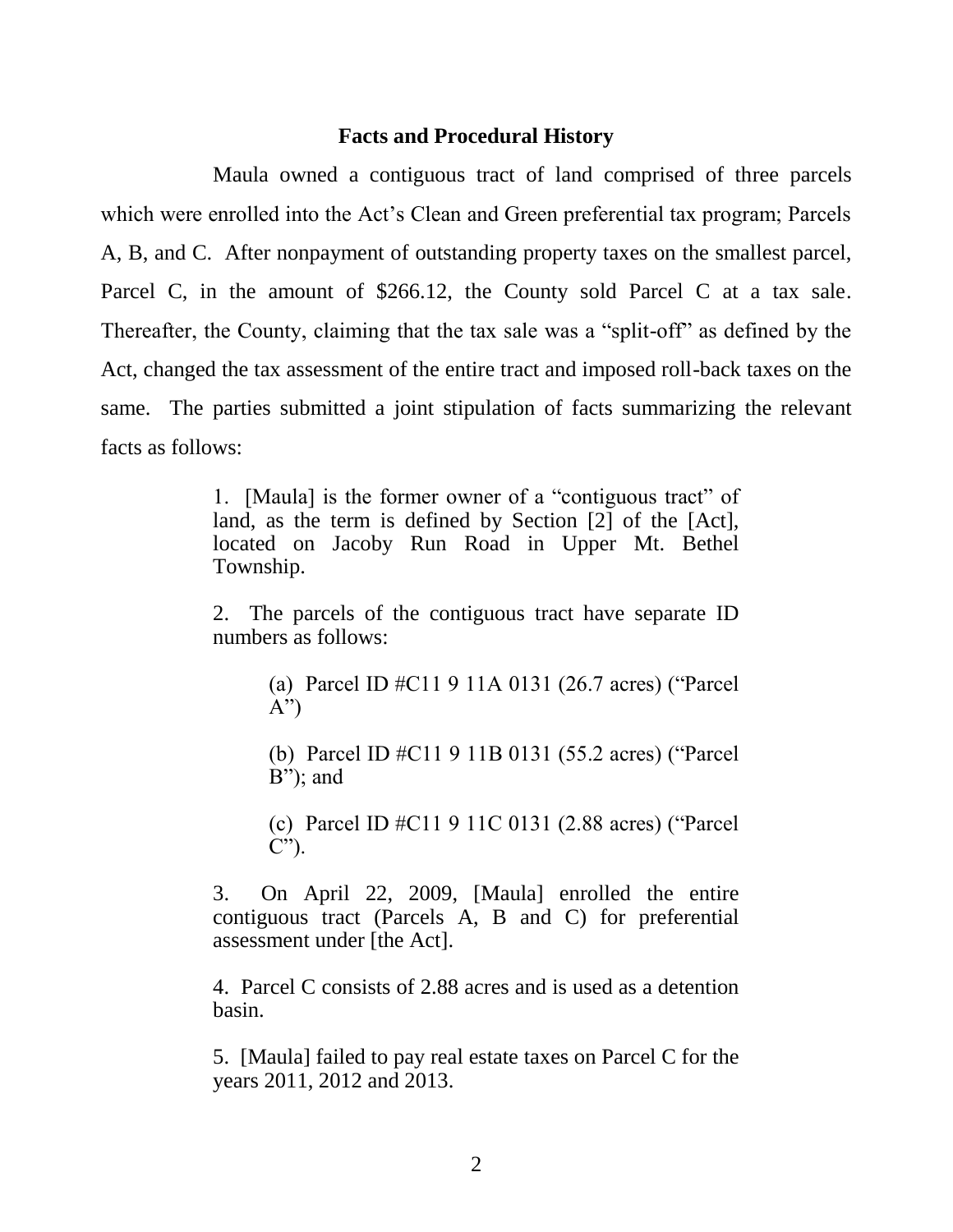6. On or about July 22, 2013 and multiple times thereafter, [Maula] was notified by the [County] Tax Claim Bureau that if he failed to pay taxes due and owing on Parcel C in the amount of \$266.12, Parcel C would be sold at the September 24, 2013 tax-upset sale.

7. [Maula] failed to pay back taxes in the amount of \$266.12 and therefore Parcel C was sold at the subsequent tax sale.

8. On March 21, 2014, pursuant to the tax sale, the [County] conveyed title to Parcel C to Romany Investments, LLC.

9. On June 13, 2014, [Maula] sold Parcel A to Patricia Setar.

10. [Maula] retained title to Parcel B only. Parcel B is a 55.2 acre parcel classified by [the County] as agricultural, rural land, vacant over 10 acres.

11. On or about July 11, 2014, the County Assessment Office learned that Parcel C had been conveyed to a third party; pursuant thereto the County Assessment Office provided [Maula] notice of rollback taxes due and owing for Parcels A, B and C.

12. On August 5, 2014, the [County] Division of Assessment notified [Maula] of a change of assessment for Parcels A, B and C. The prior assessment for Parcel B was \$3,200.00 and the new assessment was \$111,100.00.

13. The basis for the change in assessment on the August 5, 2014 notification was the statement "Take Out of [the Act]". The Division of Assessment provided no additional explanation for the termination of the preferential assessment for Parcel B.

14. [Maula] filed a timely appeal of the change of assessment to the [Board].

15. The Board convened a hearing on the appeal on October 21, 2014.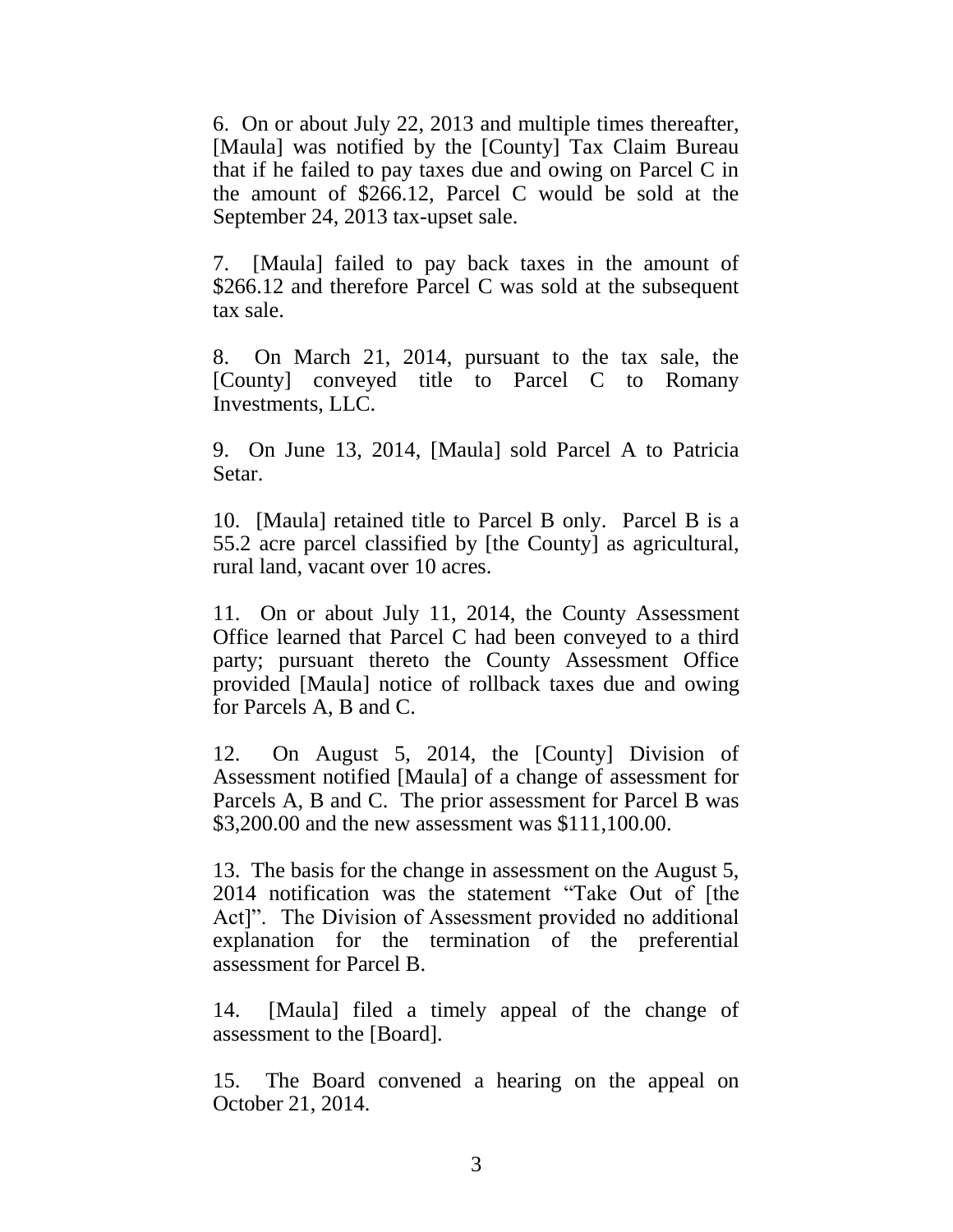16. The Board determined by way of a written decision dated October 22, 2014 that it would not change the assessment.

(Reproduced Record (R.R.) at 42a-44a) (internal citations omitted).

Maula appealed the Board's determination to the trial court, which reversed the Board and reasoned that:

> Because the tax-upset sale and subsequent conveyance of Parcel C upon which [the County Division of Assessment] rested its decision to terminate the contiguous tract's preferential assessment and to impose roll-back taxes does not meet the definition of a "split-off" as contained in [the Act], [Maula] is not liable for roll-back taxes and the Board erred in failing to reverse [the County Division of Assessment's] decision to remove [Maula's] parcel from [the Act's] preferential treatment and to impose roll-back taxes.

(R.R. at 99a-100a.)

l

The County appealed the trial court's decision to this Court, $2$  arguing that Maula's failure to pay real estate taxes on Parcel C, which led to the conveyance of the same at a subsequent tax sale, constituted "other action of the owner" pursuant to the Act's definition of a "split-off." The County further argues that Maula's impermissible split-off renders each of the parcels subject to roll-back taxes.

Conversely, Maula argues that his failure to pay taxes was not "other action of the owner" sufficient to constitute a split-off. According to Maula, he is not liable for roll-back taxes on any of the parcels because he did not conduct a "splitoff."

 $2$  "This Court's review in a tax assessment appeal is limited to determining whether the trial court abused its discretion, committed an error of law or reached a decision not supported by substantial evidence." *Sher v. Berks County Board of Assessment Appeals*, 940 A.2d 629, 632 n.4 (Pa. Cmwlth. 2008).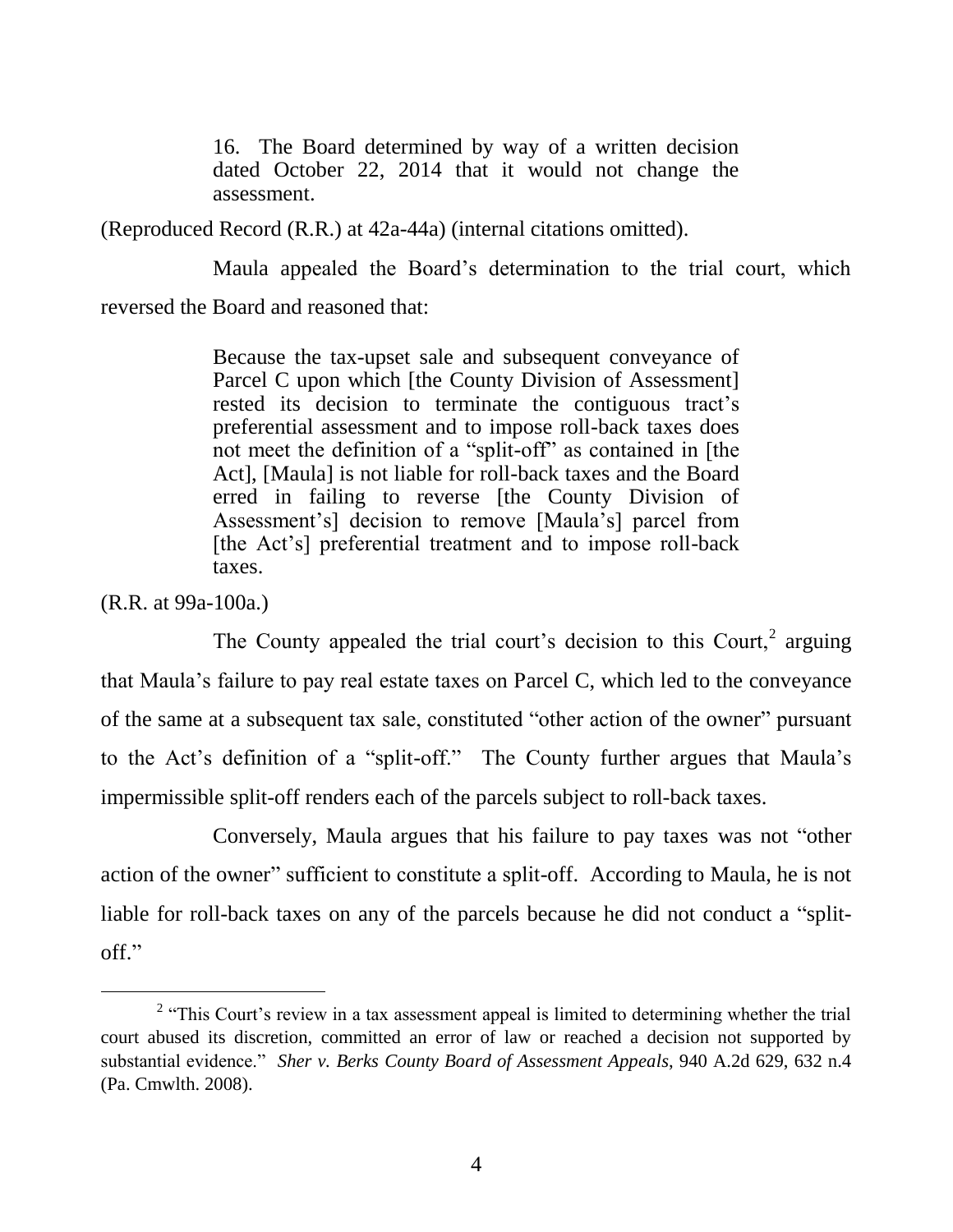### **Discussion**

The Act established a land conservation program, commonly known as the Clean and Green program, which was designed to:

> protect a landowner from being forced to cease agricultural development or sell a portion of . . . land in order to pay unusually high taxes and to assure landowners that their land would not be assessed at the same rate as adjacent property under pressure to be developed and not enrolled in the program by ignoring the development value of land for tax purposes and encouraging landowners to preserve the land in its current state.

*Sher v. Berks County Board of Assessment Appeals*, 940 A.2d 629, 631 n.2 (Pa. Cmwlth. 2008) (internal quotations omitted).

To encourage conservation, the Clean and Green program "provides a lower tax rate appropriate for land devoted to farming and forest reserve purposes." *Feick v. Berks County Board of Assessment Appeals*, 720 A.2d 504, 505 (Pa. Cmwlth.

1988).

l

.

A landowner who participates in the Clean and Green program may be subject to roll-back taxes if he "conducts the split-off" of the land. 72 P.S. §5490.6(a.1)(1). Specifically, section 6 of the Act states that:

> The split-off of a part of land which is subject to preferential assessment under this act shall subject the land so split off and the entire tract from which the land was split off to roll-back taxes as set forth in section  $5.1$ ,<sup>[3]</sup>, except as provided in this subsection*. The landowner who conducts the split-off shall be liable for payment of roll-back taxes*. . .

 $3$  72 P.S. §5490.5a, added by Section 6 of the Act of December 21, 1998, P.L. 1225.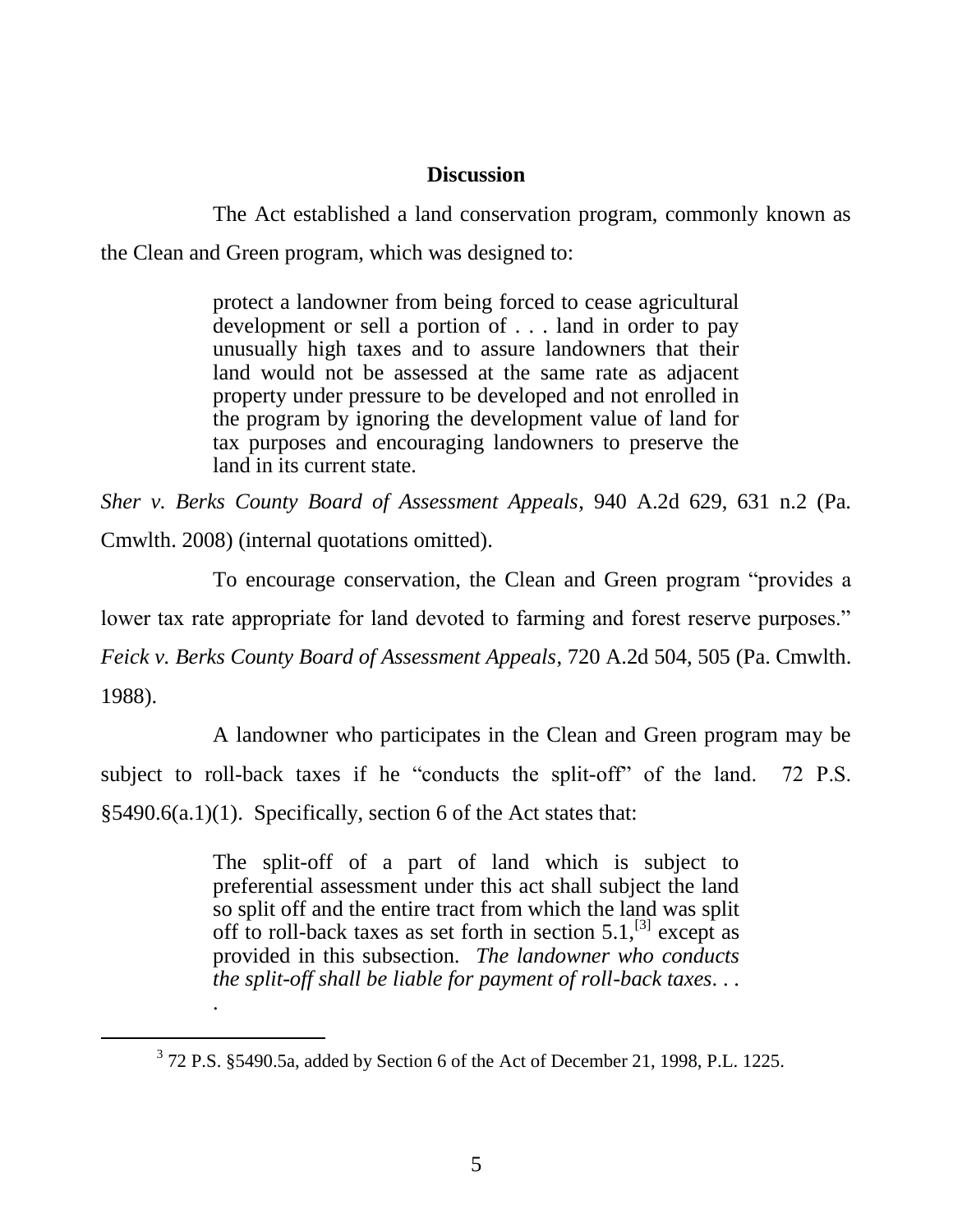*Id*. (emphasis added).

It is clear from this language that a landowner is liable for roll-back taxes if he "conducts" the split-off. "Conduct" is defined as "to direct or take part in the operation or management of; to direct the performance of; . . . to cause (oneself) to act or behave in a particular and esp. in a controlled manner[.]" MERRIAM-WEBSTER'S COLLEGIATE DICTIONARY 240 (10<sup>th</sup> ed. 2001).

Section 2 of the Act requires "a division, by conveyance or other action of the owner," and defines a "split-off" as:

> A division, *by conveyance or other action of the owner*, of lands devoted to agricultural use, agricultural reserve or forest reserve and preferentially assessed under the provisions of this act into two or more tracts of land, the use of which on one or more of such tracts does not meet the requirements of section  $3.^{[4]}$

72 P.S. §5490.2 (emphasis added).

It is undisputed that Maula did not convey Parcel C. Therefore, the pertinent inquiry before this Court is whether Maula's failure to pay real estate taxes constituted "other action of the owner." While it is clear that the failure to pay taxes was not a "conveyance," the County argues that the failure to pay taxes was "other action of the owner" because the County's Tax Claim Bureau could then conduct a sheriff's sale, which it did, and thereby conveyed title to Parcel C to a third-party purchaser. The County argues that Maula's failure to pay taxes, his "inaction," directly caused the "split-off." Maula contends that this argument is inconsistent with the plain meaning of the Act, which requires a "conveyance or other action of the owner." Maula further contends that the County cannot argue that his failure to pay

<sup>4</sup> 72 P.S. §5490.3.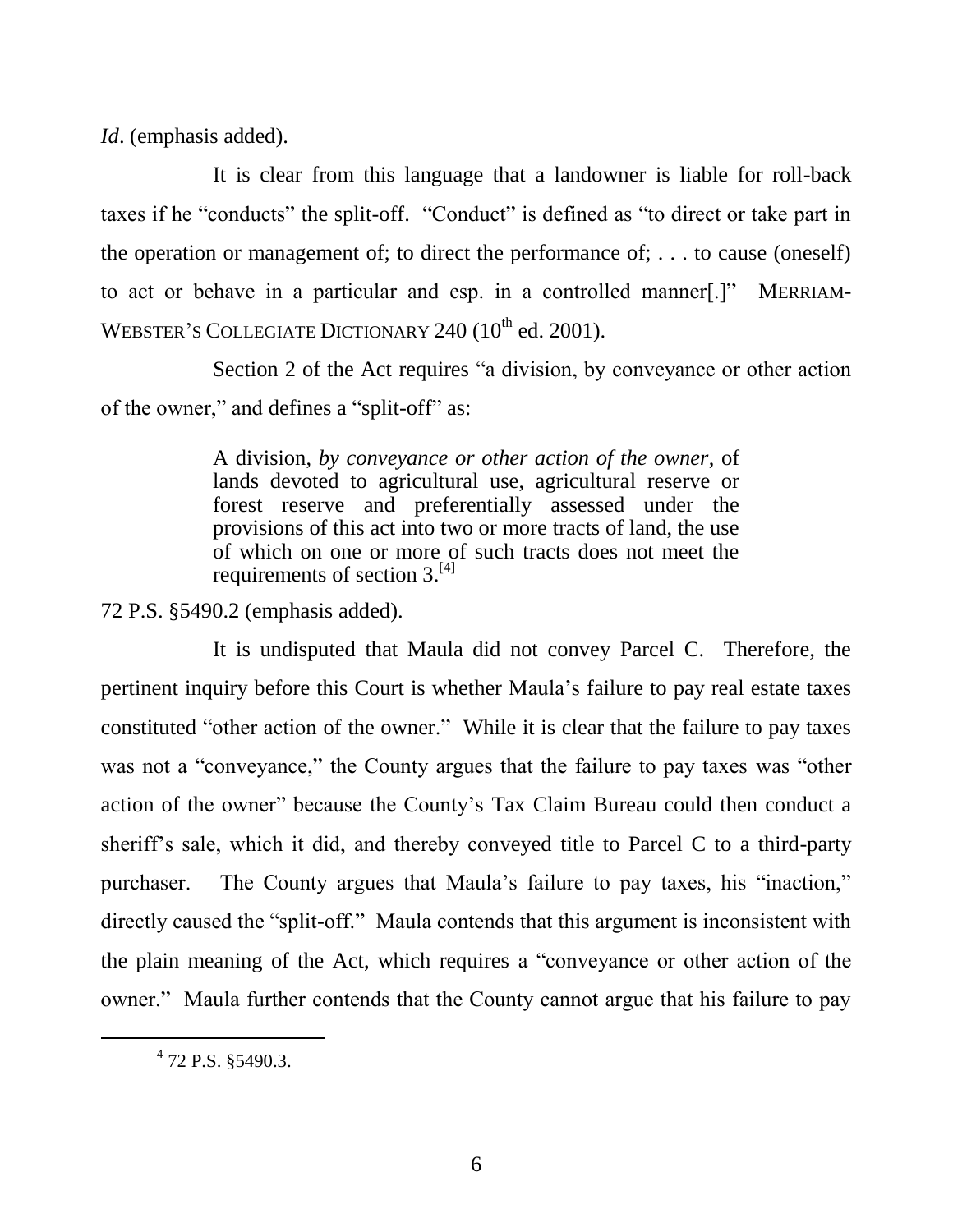taxes was the direct cause of the split-off because the Act explicitly requires "other action" on the part of the landowner, not inaction. We agree.

Although Maula's nonpayment of taxes, his alleged "other action," may have provided a legal basis for the tax sale, this "other action" did not, in and of itself, create a conveyance or a "split-off." The Act is clear that roll-back taxes shall be imposed only when it is the "*landowner who conducts the split-off*." 72 P.S. §5490.6(a.1)(1) (emphasis added). As Maula correctly argues, the sale of Parcel C at an upset tax sale did not constitute an impermissible split-off because it was not a division of a larger tract "by conveyance or other action of the owner." It is clear that in such a scenario it was the Tax Claim Bureau which *acted* to cause the conveyance. The County conveyed Parcel C, as trustee grantor, to the successful purchaser in fee simple in accordance with the Real Estate Tax Sale Law, Act of July 7, 1947, P.L. 1368, *as amended*, 72 P.S. §§5860.101 – 5860.803.

The Statutory Construction Act of 1972 provides that "[t]he object of all interpretation and construction of statutes is to ascertain and effectuate the intention of the General Assembly. Every statute shall be construed, if possible, to give effect to all its provisions." 1 Pa.C.S. §1921(a). Moreover, "[w]hen the words of a statute are clear and free from all ambiguity, the letter of it is not to be disregarded under the pretext of pursuing its spirit."<sup>5</sup> 1 Pa.C.S §1921(b).

The definition of "split-off" is clear and free of any ambiguity. A "splitoff" requires a "conveyance or other action of the owner." 72 P.S. §5490.2. Here, the County would impose liability for the result of a landowner's internal thought

<sup>5</sup> Although a statutory provision exempting persons and property from taxation shall be strictly construed, 1 Pa.C.S. §1928(b)(5), this canon of construction cannot usurp the statute's plain, unambiguous language.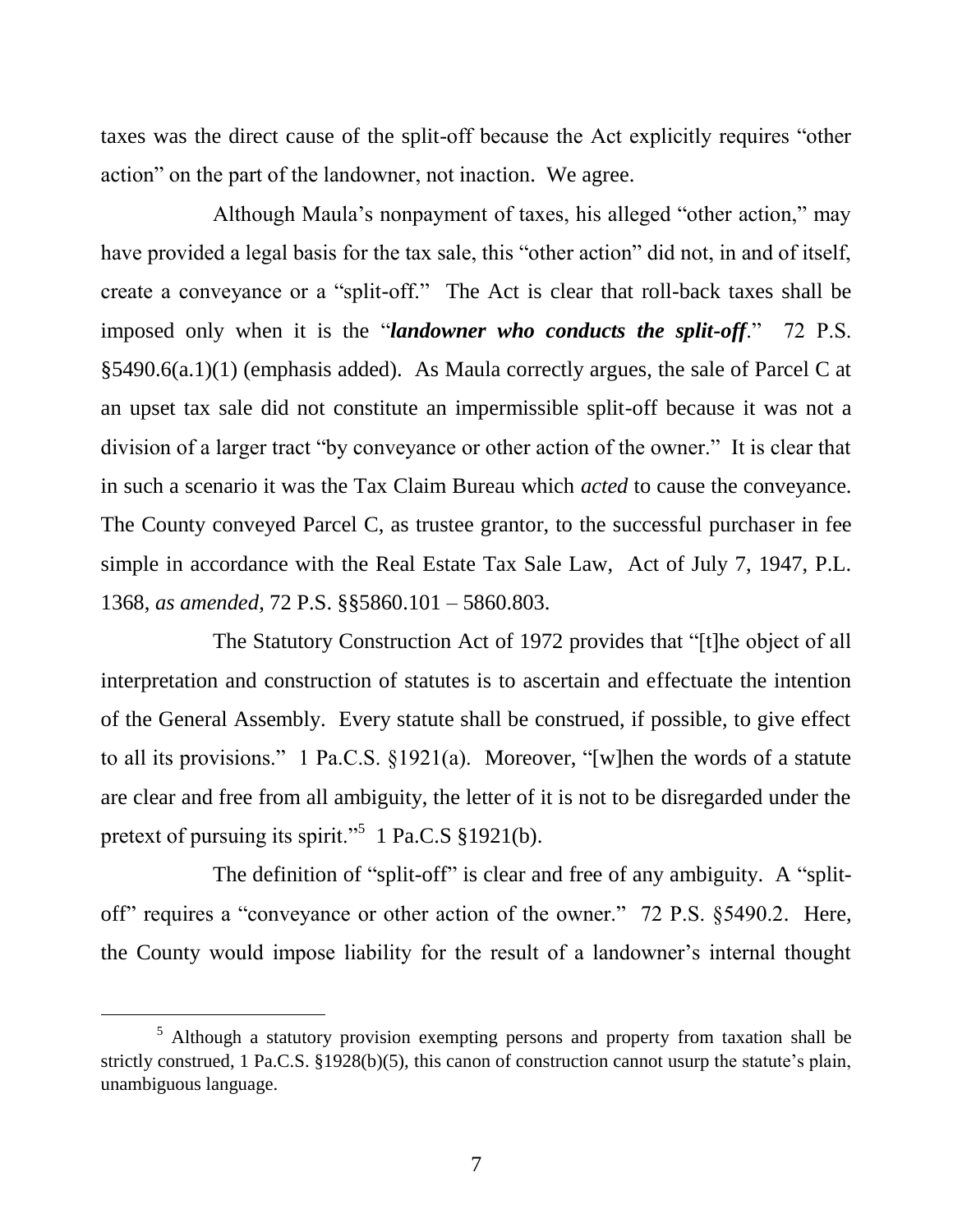processes, i.e., *ignoring* tax notices or *deciding* not to pay outstanding real estate taxes, even if the internal thought processes produced **no action** and even when the record lacks any findings to support such imposition.<sup>6</sup> It is clear that "[a] division, by conveyance or *other action*" by the owner means just that; it requires a conveyance or other action. 72 P.S. §5490.2 (emphasis added).

Moreover, pursuant to the statutory construction doctrine of *ejusdem generis* ("of the same kind of class"), where general words follow specific enumerated terms, "the general words will be construed as applicable only to persons or things of the same general nature or class as those enumerated." *Shire v. Workers' Compensation Appeal Board (General Motors)*, 828 A.2d 441, 444 (Pa. Cmwlth. 2003) (quoting *Independent Oil and Gas Association of Pennsylvania v. Board of Assessment Appeals of Fayette County*, 814 A.2d 180, 183 (Pa. 2002)). Here, the specific enumerated term is "conveyance" and the general term is "other action." Thus, pursuant to the doctrine of *ejusdem generis*, "other action" must be construed as of the same general nature as "conveyance." Clearly, a landowner's failure to pay real estate taxes is not of the same general nature as a conveyance by the landowner. Similarly, the Act requires that the conveyance or other action be performed by the owner. In the present matter, the conveyance was actually performed by the County via the tax sale. A tax sale is not a "conveyance or other action *of the owner*." 72 P.S. §5490.2 (emphasis added). It would be a strained statutory construction to impose liability on a landowner for purportedly allowing a conveyance to occur when a third-party actually performs the conveyance, not the landowner. Indeed,

<sup>&</sup>lt;sup>6</sup> However, the inadequacy of the record to support such a finding in the present matter does not foreclose the possibility that a different record may contain proof that a taxpayer intentionally chose not to pay taxes to strip himself of property enrolled in the Clean and Green program that he no longer desired simply to avoid any potential roll-back tax liability.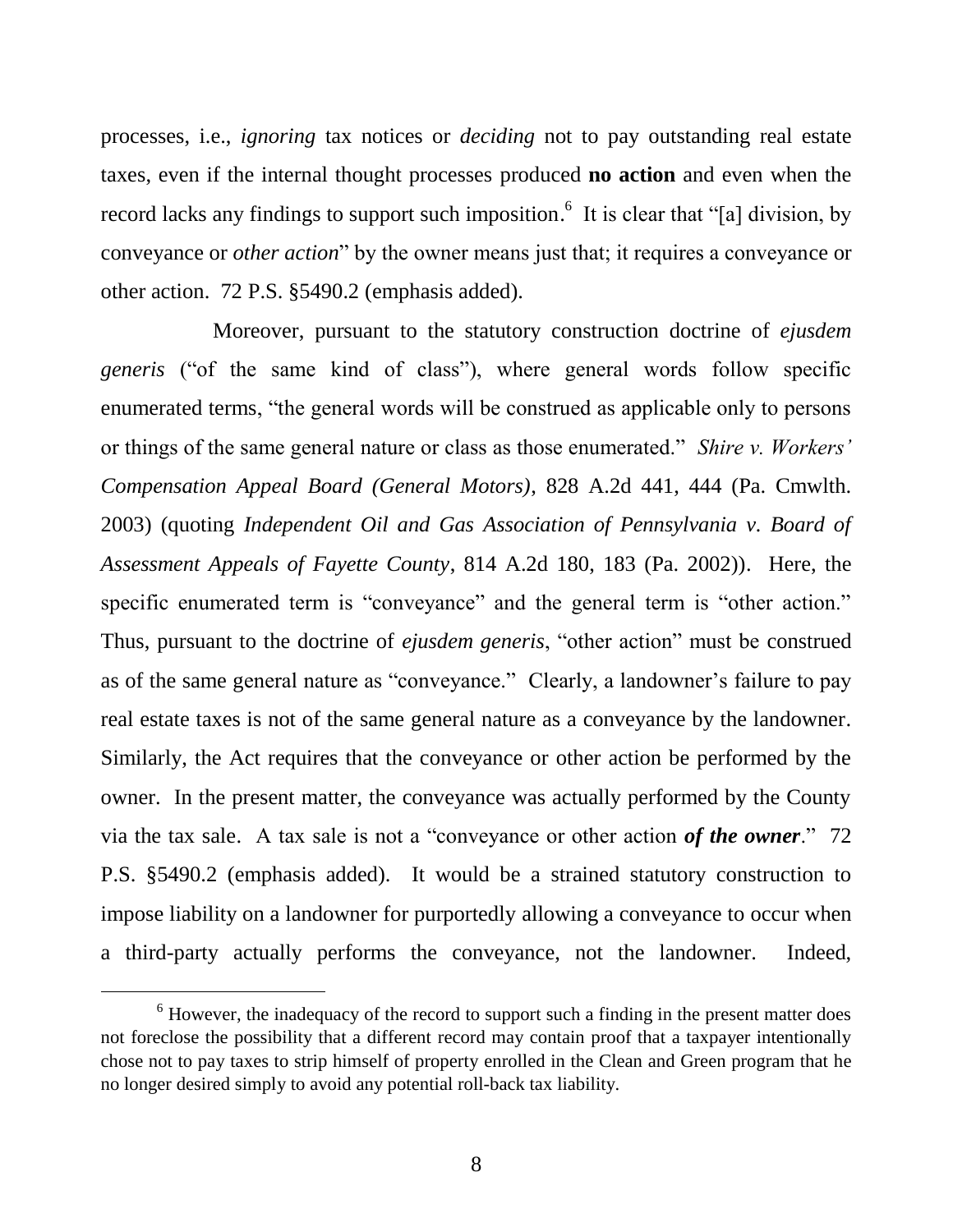"conveyance" is defined as "[t]he voluntary transfer of a right or of property." BLACK'S LAW DICTIONARY 357  $(8<sup>th</sup>$  ed. 2004). As the trial court aptly noted:

> [The Act] plainly implies active involvement by the landowner in the decision to voluntarily conduct a split-off. To the contrary, a landowner who passively allows a parcel subject to [the Act] to be divided from a contiguous tract, or who knowingly or unknowingly allows it to be sold at a judicial sale, cannot be said to have "conducted" or taken "action" consistent with a split-off.

#### (R.R. at 99a.)

Additionally, we find this Court's decision in *Saenger v. Berks County Board of Assessment Appeals*, 732 A.2d 681 (Pa. Cmwlth. 1999), instructive. In *Saenger*, a landowner and her husband enrolled two parcels of property into the Clean and Green program; parcel 1 was a tract consisting of thirty-nine acres and parcel 2 was two non-contiguous tracts measuring 17.475 acres and 3.56 acres, respectively. Subsequently, the landowner's husband died, making her the sole owner of both parcels. Thereafter, she conveyed parcel 1 to herself and her son, James, and parcel 2 to herself and her other son, Peter. Consequently, the local assessment office removed both parcels from the Clean and Green program because it determined that the landowner's conveyance of the 3.56 acres parcel to Peter constituted a "split-off" and subjected both parcels to roll-back taxes. The local appeals board affirmed the assessment office's decision and the landowner appealed to the trial court, which affirmed the board's decision.

On appeal to this Court, the landowner argued that a "split-off" had not occurred because the land's use had not changed, even though its ownership had been transferred. However, we noted that the General Assembly had amended the Act to include the current definition of a "split-off" to address that precise situation and, citing our decision in *Feick v. Berks County Board of Assessment Appeals*, 720 A.2d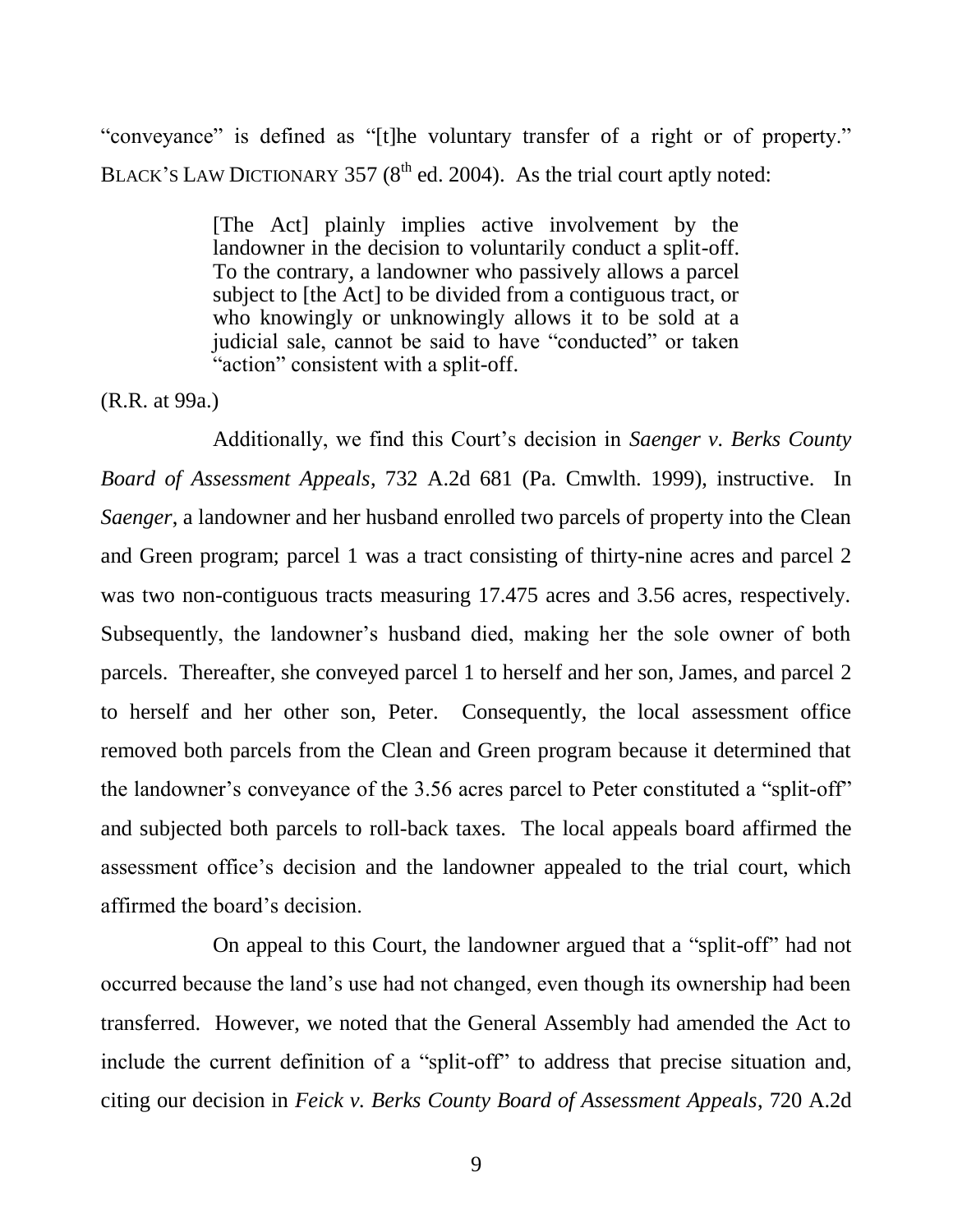504 (Pa. Cmwlth. 1998), stated that if any land that was "split-off" could not satisfy the program's criteria, i.e., agricultural use and larger than ten acres, all of the land listed in the program's application was subject to roll-back taxes. We reasoned that the landowner's conveyance to Peter created a single 3.56-acre tract. Therefore, although the tract continued its agricultural use, it was less than ten acres and we held that the landowner's conveyance constituted a "split-off" subjecting both parcels to roll-back taxes.

We find *Saenger* persuasive because it delineates the General Assembly's intent in promulgating the current definition of "split-off." The purpose of imposing roll-back taxes for a landowner who conducts a split-off is to ensure that the landowner does not benefit from the preferential tax program, subsequently divide the land or change its use, and receive a windfall for enrolling in the preferential tax program. Here, we do not believe our holding circumvents the mischief the General Assembly sought to address because Maula did not receive a windfall; rather, he was involuntarily dispossessed of his property based on \$266.12 in real estate tax liability.

#### **Conclusion**

Accordingly, because Maula's failure to pay real estate taxes was not a "conveyance or other action of the owner" as required to constitute a "split-off" under the Act, the trial court's order is affirmed.<sup>7</sup>

## \_\_\_\_\_\_\_\_\_\_\_\_\_\_\_\_\_\_\_\_\_\_\_\_\_\_\_\_\_\_\_\_ PATRICIA A. McCULLOUGH, Judge

 $<sup>7</sup>$  Based on the foregoing disposition, we need not address the County's argument that each</sup> of the parcels is subject to roll-back taxes.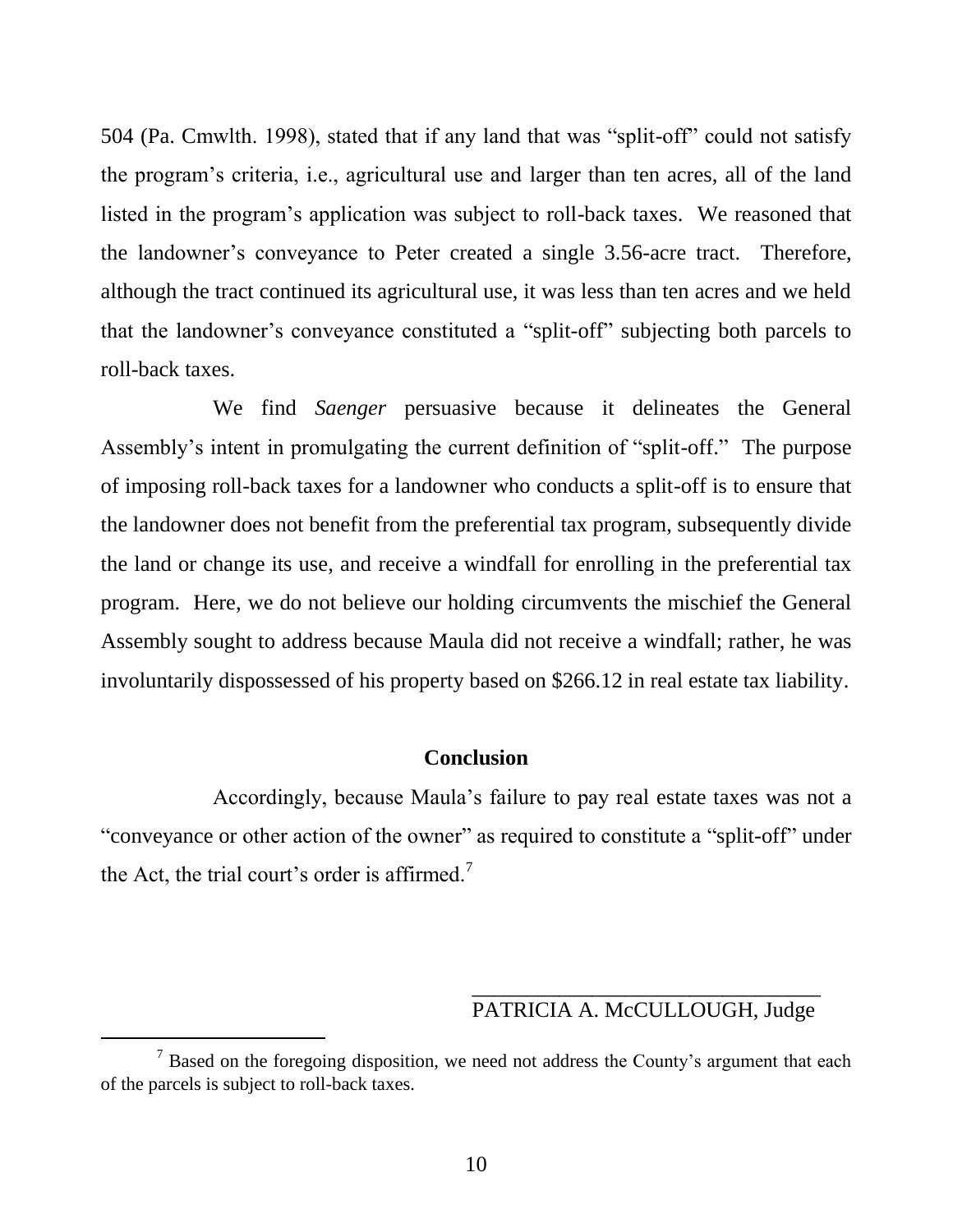# IN THE COMMONWEALTH COURT OF PENNSYLVANIA

| <b>Anthony Maula</b>             |                    |
|----------------------------------|--------------------|
|                                  | No. 1341 C.D. 2015 |
| v.                               |                    |
|                                  |                    |
| Northampton County Division of   |                    |
| Assessment and County of         |                    |
| Northampton                      |                    |
|                                  |                    |
| Appeal of: County of Northampton |                    |

# *ORDER*

AND NOW, this  $7<sup>th</sup>$  day of November, 2016, the July 2, 2015 order of the Court of Common Pleas of Northampton County is affirmed.

> \_\_\_\_\_\_\_\_\_\_\_\_\_\_\_\_\_\_\_\_\_\_\_\_\_\_\_\_\_\_\_\_ PATRICIA A. McCULLOUGH, Judge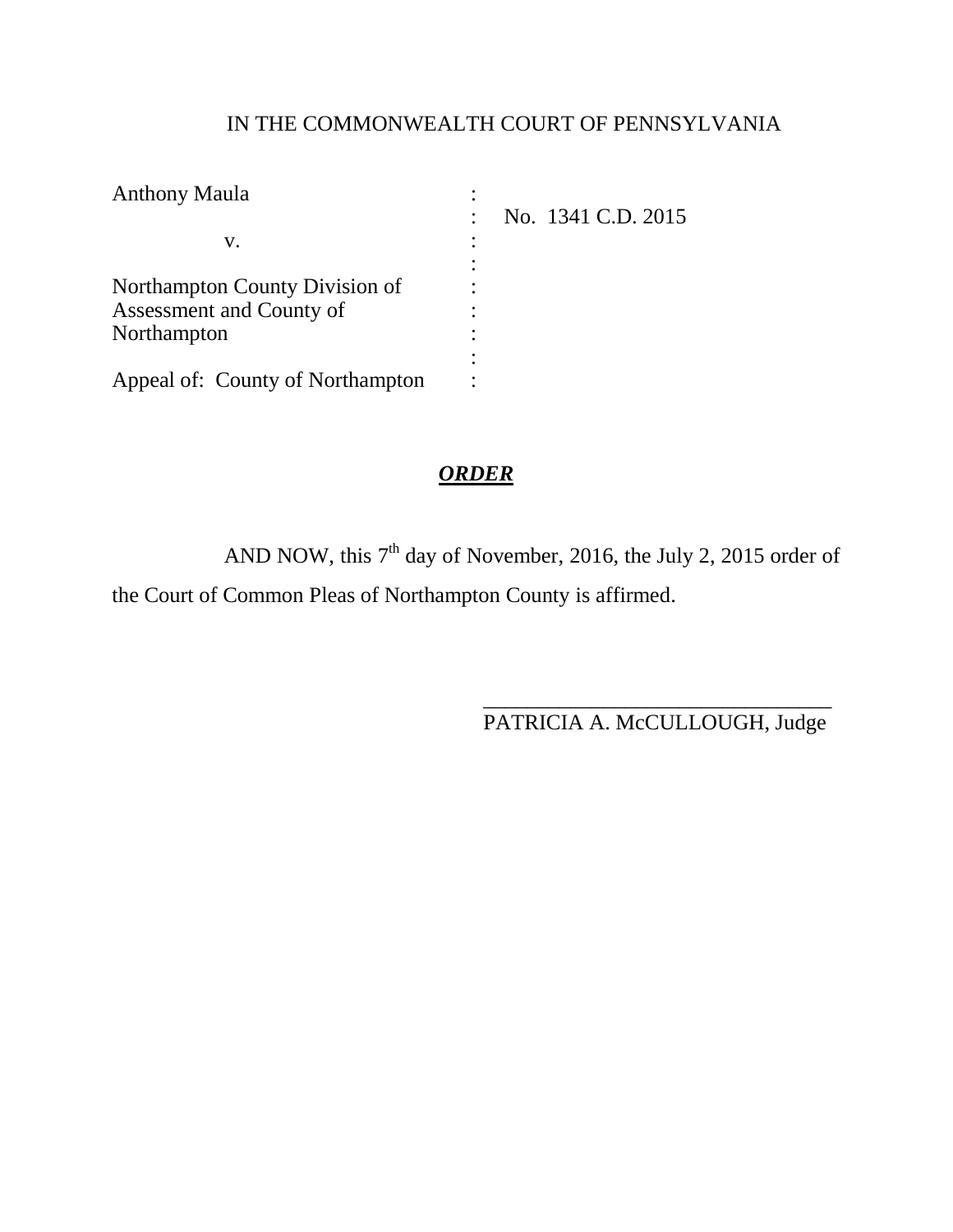## IN THE COMMONWEALTH COURT OF PENNSYLVANIA

| <b>Anthony Maula</b>               |                            |
|------------------------------------|----------------------------|
|                                    |                            |
| v.                                 |                            |
|                                    |                            |
| <b>Northampton County Division</b> |                            |
| of Assessment and County of        |                            |
| Northampton                        |                            |
|                                    | No. 1341 C.D. 2015         |
| Appeal of: County of Northampton   | Argued: September 14, 2016 |

## BEFORE: HONORABLE MARY HANNAH LEAVITT, President Judge HONORABLE ROBERT SIMPSON, Judge HONORABLE P. KEVIN BROBSON, Judge HONORABLE PATRICIA A. McCULLOUGH, Judge HONORABLE ANNE E. COVEY, Judge HONORABLE JULIA K. HEARTHWAY, Judge HONORABLE JOSEPH M. COSGROVE, Judge

### DISSENTING OPINION BY JUDGE COVEY FILED: November 7, 2016

 $\overline{a}$ 

Because I believe that Anthony Maula's (Maula) behavior constituted "other action of the owner," as referenced in Section 2 of the Pennsylvania Farmland and Forest Land Assessment Act of  $1974$ , commonly known as the Clean and Green Act  $(Act)$ ,<sup>2</sup> I respectfully dissent.

This Court has explained:

Under [the Act], a property enrolled in the Clean and Green program may be divided by a 'split[-]off' or by a 'separation.' The tax consequences of each action are quite

<sup>1</sup> Act of December 19, 1974, P.L. 973, *as amended*, 72 P.S. §§ 5490.1 - 5490.13.

<sup>&</sup>lt;sup>2</sup> "The Act created the '[C]lean and [G]reen' program to assure landowners that their land would not be assessed at the same rate as adjacent property under pressure to be developed and not enrolled in the program by ignoring the development value of land for tax purposes **and encouraging landowners to preserve the land in its current state.**" *Saenger v. Berks Cnty. Bd. of Assessment Appeals*, 732 A.2d 681, 682 n.1 (Pa. Cmwlth. 1999) (emphasis added).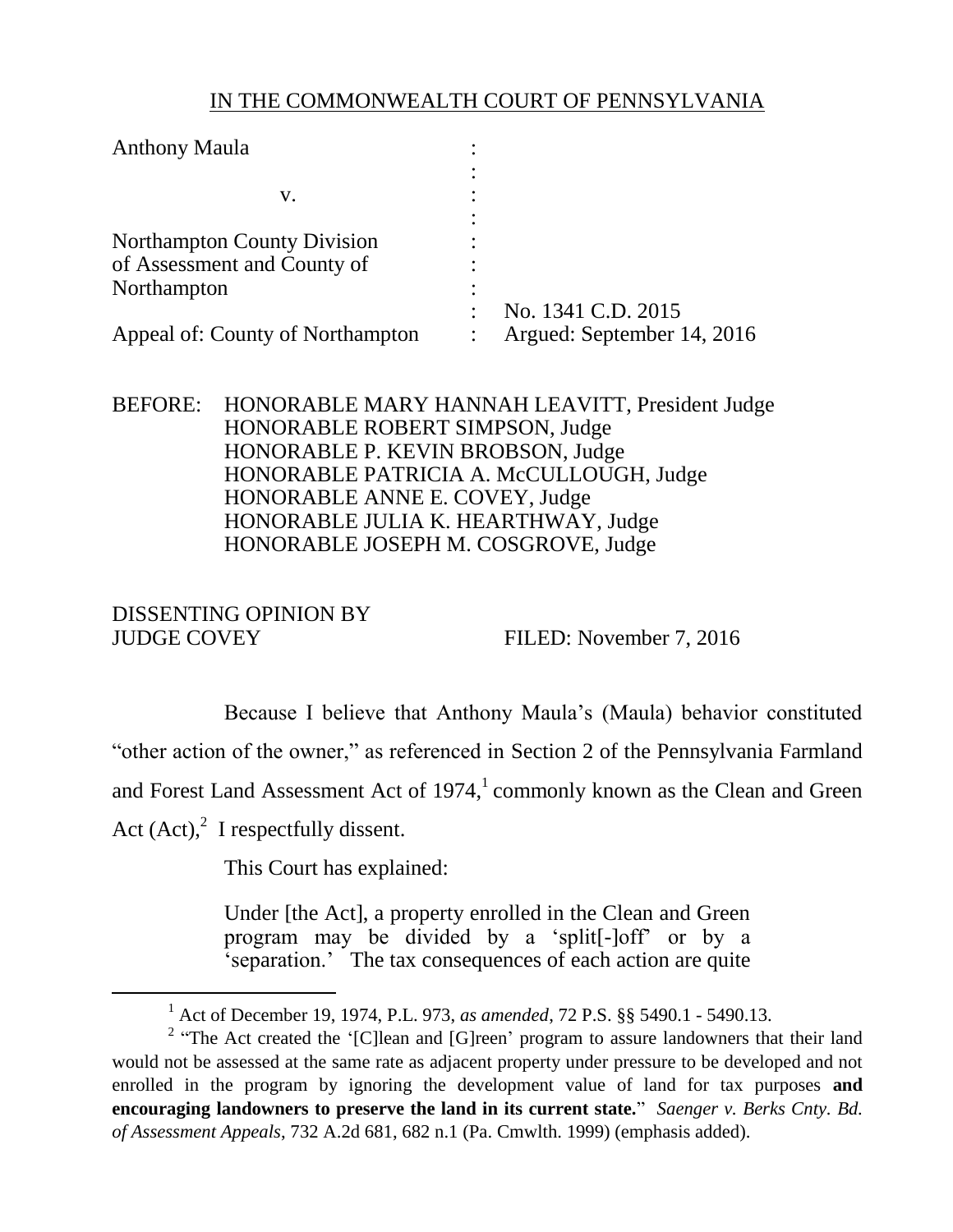different. A split-off is a newly-created tract of less than ten acres and, regardless of whether that tract continues in an agricultural use, will subject the property owner to rollback taxes on the land from which the division was made *and* the new tract created by division. On the other hand, a new tract created by separation, *i.e.,* one that is larger than ten acres and continues in agricultural use, does not create liability for roll-back taxes.

*Moyer v. Berks Cnty. Bd. of Assessment Appeals*, 803 A.2d 833, 838 (Pa. Cmwlth. 2002) (footnote omitted); *see also* Section 5.1 of the Act, 72 P.S.  $\S$  5490.5a.<sup>3</sup> Section 2 of the Act defines "[**s**]**plit-off**[]" as:

> A division, by **conveyance or other action of the owner**, of lands devoted to agricultural use, agricultural reserve or forest reserve and preferentially assessed under the provisions of this [A]ct into two or more tracts of land, the use of which on one or more of such tracts does not meet the requirements of [S]ection 3 [of the Act].

*Id.* (text emphasis added).

 $\overline{a}$ 

The Majority holds that Maula's failure to pay taxes which resulted in

the tax sale of Parcel C did not constitute "other action of the owner," and thus, no

split-off occurred. I strongly disagree.

Initially,

'[t]he object of all interpretation and construction of statutes is to ascertain and effectuate the intention of the General Assembly. Every statute shall be construed, if possible, to give effect to all its provisions.' 1 Pa.C.S. § 1921(a).

Generally, the best indication of legislative intent is the statute's plain language. **We look to the language of the statute, which, if plain and clear, we simply apply**; **we may not disregard a statute's plain language in order to pursue the statute's spirit**. 1 Pa.C.S. § 1921(b).

<sup>3</sup> Added by Section 6 of the Act of December 21, 1998, P.L. 1225.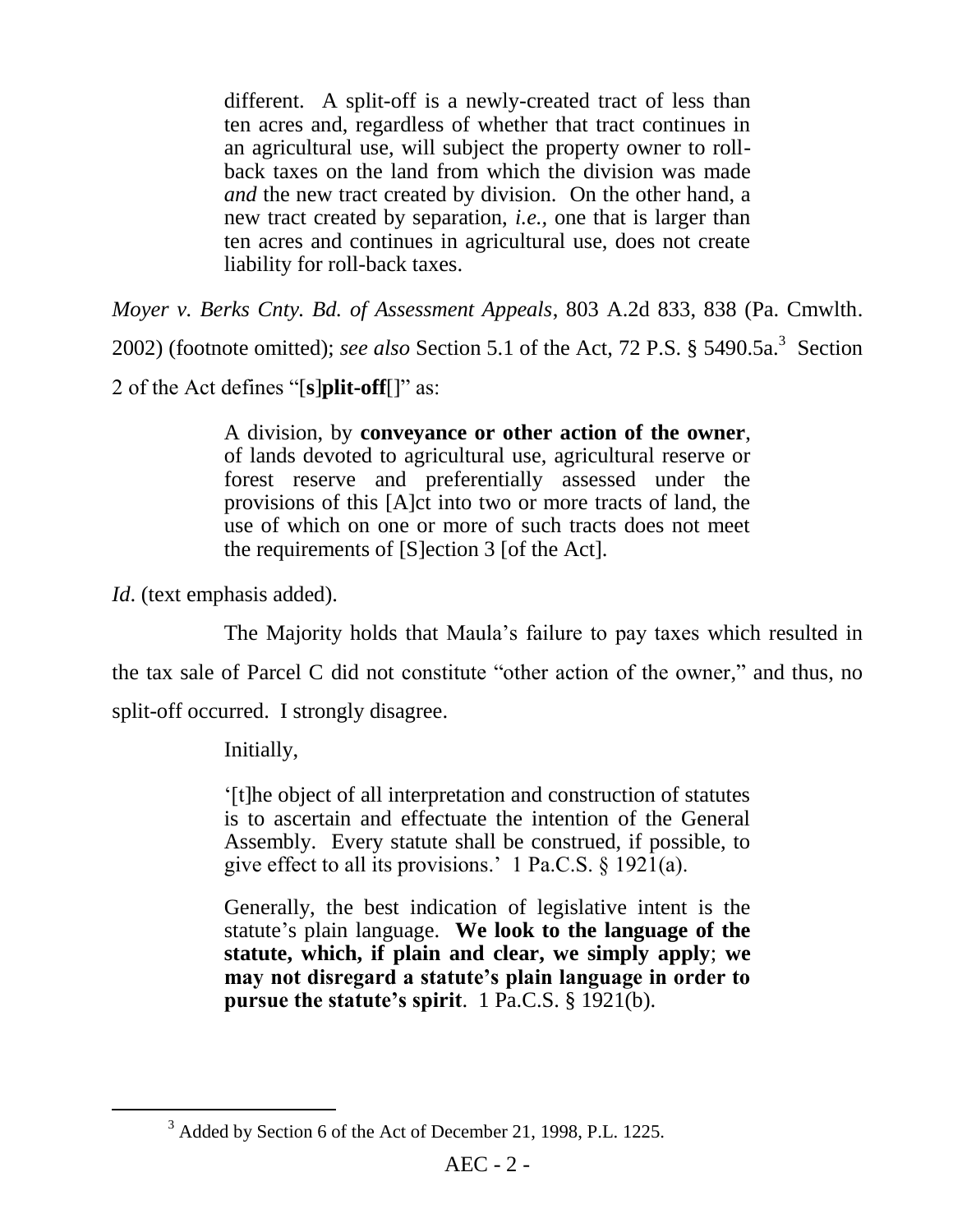*Phoenixville Hosp. v. Workers' Comp. Appeal Bd. (Shoap)*, 81 A.3d 830, 840 (Pa. 2013) (citation omitted; emphasis added). "Words and phrases shall be construed according to rules of grammar and according to their common and approved usage[.]" 1 Pa.C.S. § 1903(a). Although courts generally interpret tax statutes in favor of the taxpayer, this Court has consistently held that "**a statute creating a preferential tax treatment must be strictly construed** *against* **the taxpayer**." *Melcher v. Berks Cnty. Bd. of Assessment Appeals*, 93 A.3d 522, 529 n.8 (Pa. Cmwlth. 2014) (emphasis added); *see also Sher v. Berks Cnty. Bd. of Assessment Appeals*, 940 A.2d 629 (Pa. Cmwlth. 2008); *Wending Creek 3656, LLC v. Potter Cnty. Bd. of Assessment Appeals*, 885 A.2d 690 (Pa. Cmwlth. 2005). The Act clearly creates a tax preference and, accordingly, must be strictly construed **against** Maula. *See Hydrusko v. Cnty. of Monroe*, 699 A.2d 828 (Pa. Cmwlth. 1997).

Moreover, in interpreting this statutory section, I note that there is no indication in the Act that "other action of the owner" must bear similarity to a "conveyance." 72 P.S. § 5490.2. Although the doctrine of "*ejusdem generis*" holds that "when a general word or phrase follows a **list** of specifics, the general word or phrase will be interpreted to include only items of the same class as those listed[,]" **there is no such** *list* preceding the words "other action of the owner." *Black's Law Dictionary* 594 (9th ed. 2009) (text emphasis added), 72 P.S. § 5490.2. Our Superior Court has further explained the *ejusdem generis* doctrine: "when a **list** of **two or more specific descriptors** is followed by a more general descriptor, the otherwise wide meaning of the general descriptor must be restricted to the same general class of the specific descriptors that preceded it." *Commonwealth. v. Melvin*, 103 A.3d 1, 54 (Pa. Super. 2014) (emphasis added). There are not "two or more specific descriptors" preceding the general term "other action of the owner." *Id*., 72 P.S. § 5490.2. The **only** specific descriptor preceding that general descriptor is "conveyance." The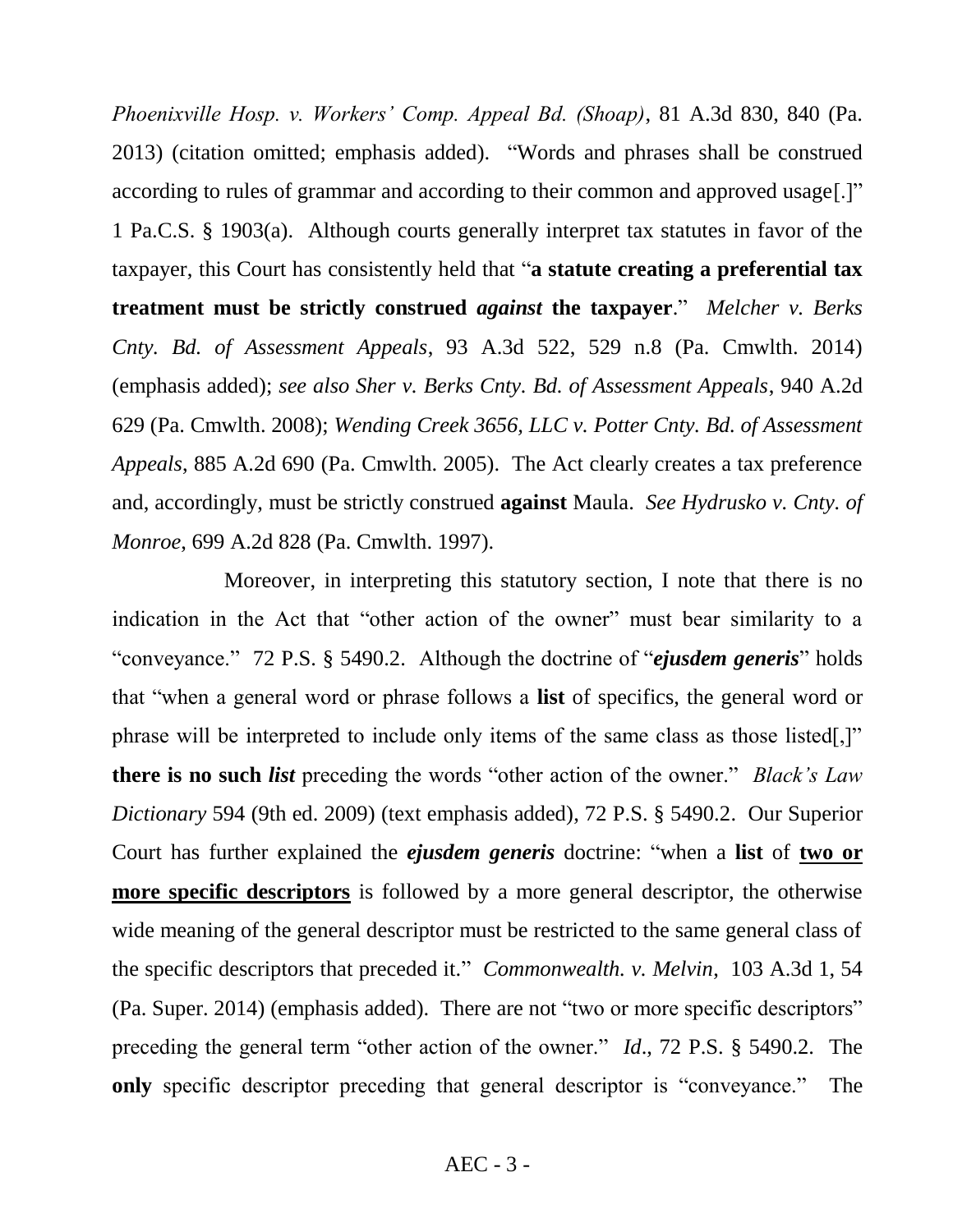doctrine of *ejusdem generis*, by definition, clearly is not applicable and the Majority's

reliance thereon misinterprets Section 2 of the Act.<sup>4</sup>

Here, in reversing the County Revenue Appeals Board, the trial court

reasoned:

 $\overline{a}$ 

The facts on which [the County] bases its argument that a split-off occurred include that '[Maula] failed to pay real estate taxes,' that '[Maula] failed to pay back taxes,' and that '[the County] conveyed title to Parcel C' following the tax sale. (Joint Stip[ulation] ¶¶ 5, 7-8.) None of these examples involve [Maula] taking any 'action' whatsoever. Further, [the County]'s argument that [Maula's] failure to pay real estate taxes constituted 'action' is contradicted by the following language in Section [6 of the Act]: 'The landowner who *conducts* the split-off shall be liable for payment of roll-back taxes.'  $72$  P.S. § 5490.6(a.1)(1)<sup>[5]</sup> (emphasis added). The verb 'conduct' is defined as 'to plan and do (something, such as an activity).' MERRIAM-WEBSTER DICTIONARY (2015). Thus, the statute's use of the term 'conducts' implies that a split-off can only occur if a landowner contemplatively takes some affirmative step to see that a division of property occurs. In other words, the statute plainly implies active involvement by the landowner in the decision to voluntarily conduct a split-off. To the contrary, a landowner who passively allows a parcel subject to [the Act] to be divided from a contiguous tract, or who knowingly or unknowingly allows it to be sold at a judicial sale, cannot be said to have 'conducted' or taken 'action' consistent with a split-off.

Reproduced Record (R.R.) at 98a-99a (footnote omitted).

However, the Act does not require that "a landowner contemplatively take[] some affirmative step." R.R. at 99a. "**[A] court may not graft additional provisions onto a statute** which the General Assembly did not see fit to include." *Twp. of Penn v. Seymour*, 708 A.2d 861, 864 (Pa. Cmwlth. 1998)(emphasis added).

<sup>4</sup> Additionally, for reasons explained herein, I believe that even if the doctrine was applicable, Maula's conduct qualifies as "other action."

<sup>5</sup> Added by Section 7 of the Act of December 21, 1998, P.L. 1225.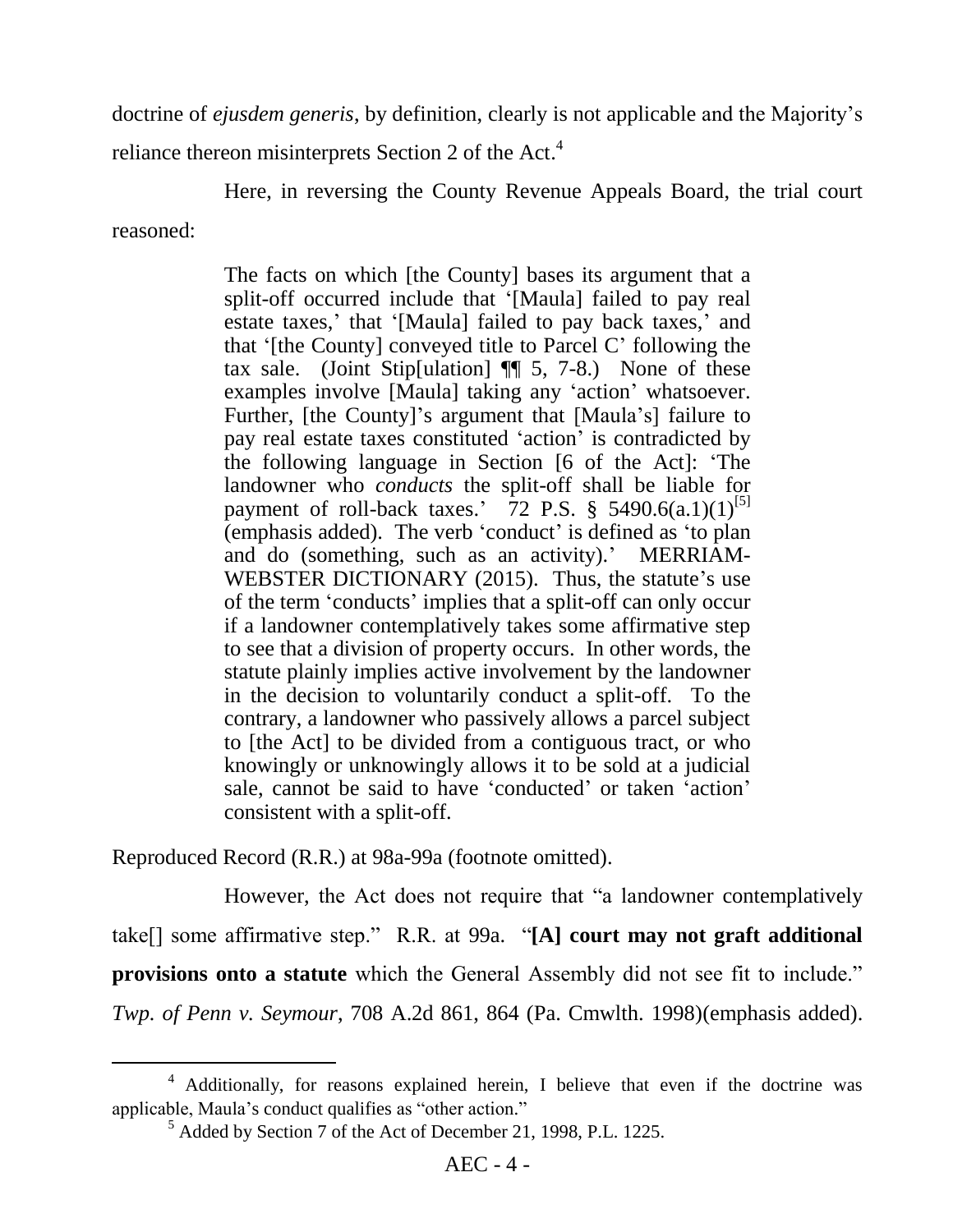Moreover, Maula did not "passively allow [his] parcel . . . to be divided[.]" R.R. at 99a. This case is not a situation where, for example, an individual's property is taken by adverse possession due to passivity. Rather, Maula's property was split off due to his **knowing avoidance of his legal duty** to pay his taxes. "[**A**]**ction**[]" is defined as "[t]he process of doing something; **conduct** or **behavior**." *Black's Law Dictionary* 32 (9th ed. 2009) (text emphasis added).<sup>6</sup> "[**C]onduct**" means "[**p**]**ersonal behavior,**  whether by action or inaction[.] $n^7$  *Id*. at 336 (text emphasis added). Further, *Merriam-Webster's Collegiate Dictionary* (11<sup>th</sup> ed. 2004) defines "**action**" as "the bringing about of an alteration by force **or through a natural agency**[.]" *Id.* at 12 (text emphasis added).

> A taxpayer's **duty[**8**]** to pay taxes derives from statute **and arises upon his nonpayment of the taxes when due. The obligation to pay is not contingent on any extrinsic event.** Although the taxing body may be required to issue an assessment before it may enforce the tax liability through administrative, rather than judicial procedures, the absence of such an assessment does not make the debtor's obligation contingent.

*In re Mazzeo*, 131 F.3d 295, 303 (2d Cir. 1997) (emphasis added). The natural consequence of a taxpayer's **conduct** in not paying his property taxes in Pennsylvania is a tax sale.

The Majority posits that the County conveyed the subject property. Therefore, Maula is not liable for the roll-back taxes since he did not convey the parcel or take any "other action." Clearly absent from this premise is the undisputed fact that the County had absolutely no authority to convey the subject property absent

 $\overline{a}$ 

<sup>&</sup>lt;sup>6</sup> *Merriam-Webster's Collegiate Dictionary* 12 (11<sup>th</sup> ed. 2004) also defines "action" as "BEHAVIOR, **CONDUCT** [.]" (Emphasis added).

<sup>&</sup>lt;sup>7</sup> The Majority agrees that "conduct" is one's action or behavior. Majority Op. at 6.

<sup>&</sup>lt;sup>8</sup> "[D]uty" means: "obligatory tasks, conduct, service, or functions that arise from one's position (as in life or in a group)" or a "moral or legal obligation[.]" *Merriam-Webster's* at 388.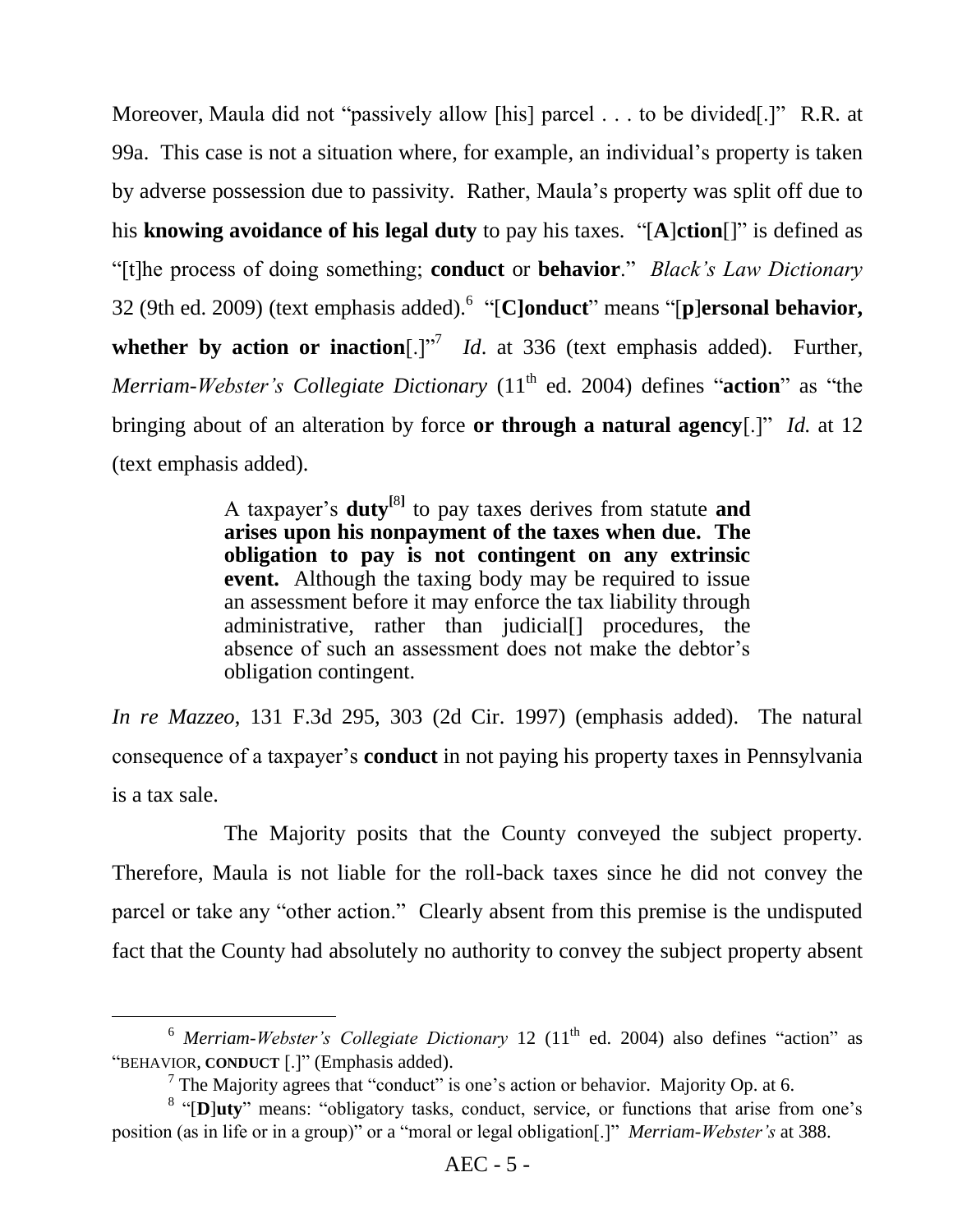Maula's act or behavior in not paying his taxes on the property which is the sole reason for the division.<sup>9</sup>

In conformity with clear, common usage definitions cited above, I believe Maula's behavior constituted "action." Maula enrolled the Property under the Act and signed a "Letter of Intent Accepting Act 319 Program" which the County Recorder of Deeds recorded. *See* R.R. at 58a. "Pennsylvania citizens[] are presumed to know the law[,]" and thus, it is presumed that Maula was aware of the statutory requirements for continued compliance under the Act. *Dep't of Revenue v. Qwest Transmission, Inc.*, 765 A.2d 818, 820 (Pa. Cmwlth. 2000). The Property's enrollment entitled Maula to a reduced assessed value resulting in significantly lower property taxes.<sup>10</sup> Maula paid taxes on Parcels A and B, but chose to ignore the County Tax Claim Bureau's notices that Parcel C would be sold if he failed to comply with his duty to pay the taxes he owed. Maula selected a particular course of action not to pay the outstanding taxes after the County notified him multiple times that such failure would result in the sale of Parcel C. Thus, "by action or inaction," Maula's **behavior directly caused** the tax sale and ultimately the division, the "alteration  $\dots$  through natural agency," i.e., the natural, foreseeable consequence.<sup>11</sup>

 $\overline{a}$ 

<sup>&</sup>lt;sup>9</sup> The Majority misconstrues the County's argument by asserting that the County imposed liability based upon Maula's "internal thought processes." Majority Op. at 7-8. There is nothing in the record or the County's brief to substantiate the Majority's position.

<sup>&</sup>lt;sup>10</sup> Section 3 of the Act, 72 P.S. § 5490.3, provides for a reduced assessment.

 $11$  I am aware that a failure to pay taxes has been characterized as an omission rather than an act. However, such characterizations generally involved criminal cases, and did not pertain to the specific statutory language at issue. Further, although an omission arises from a failure to act, the omission itself can be an "act." *Black's Law Dictionary* defines "negative **act**" as "the failure to do something that is **legally required**; a nonoccurrence that involves the **breach of a legal duty to take positive action**. . . . – Also termed *act of omission*." *Id*. at 28 (bolded emphasis added). *Merriam-Webster's Collegiate Dictionary* (11<sup>th</sup> ed. 2004) describes "**breach**" as the "act of breaking[,]" and to "BREAK [or] VIOLATE[.]" *Id*. at 151 (text emphasis added). Thus, **the breach** of such a duty constitutes "action." Importantly, our Supreme Court has recognized instances where "**acts** of omission" may impose liability. *Wolf v. Fried*, 373 A.2d 734, 735 (Pa. 1977) (emphasis added). In 2013, our Superior Court referred to the failure to pay income tax as "an **act** of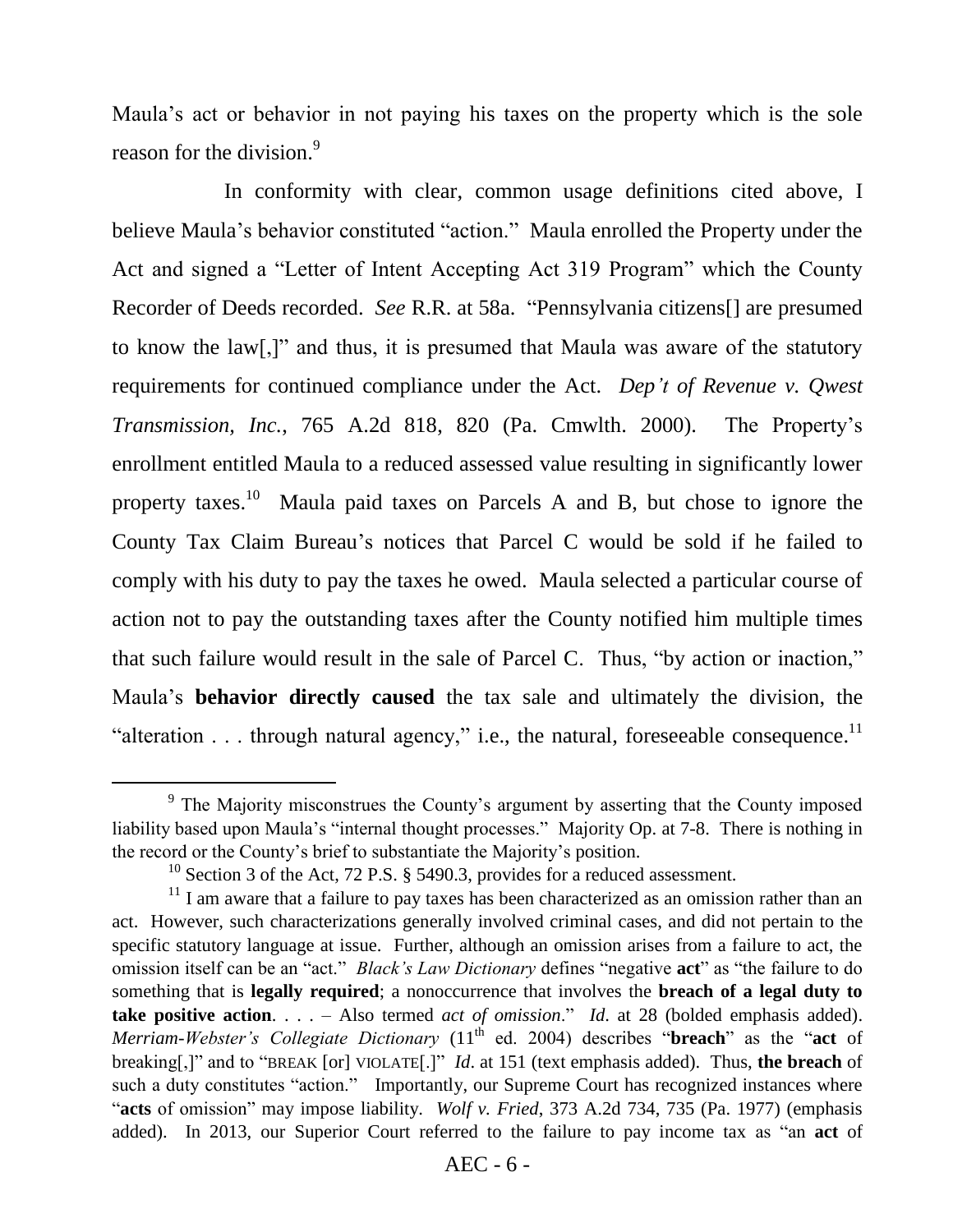*Black's Law Dictionary* at 336*; Merriam-Webster's* at 12. Strictly construing the Act against Maula, as we must, I would hold that the Property was **divided** by Maula's "other action."<sup>12</sup> 72 P.S. § 5490.2.

I am aware of the perceived unfairness in mandating that a property owner who failed to pay \$266.12 in property taxes be burdened with roll-back taxes totaling \$55,757.61. However, there is no unfairness here. The roll-back taxes imposed are simply the taxes that Maula would have been required to pay (like every property owner) had he not voluntarily enrolled the Property under the Act, and maintained the Property in its current state in exchange for the lower tax assessment. The Majority states that *Saenger v. Berks County Board of Assessment Appeals*, 732 A.2d 681, 682 n.1 (Pa. Cmwlth. 1999) is persuasive. There, Janice Saenger (Saenger) jointly held with her husband two tracts of land enrolled in the Clean and Green program. One parcel was a tract consisting of thirty-nine acres and the other parcel contained two non-contiguous tracts measuring 17.475 acres and 3.56 acres. After her husband's death, Saenger transferred each tract to herself and one of her two sons. The local assessment office removed both parcels from the Clean and Green program because Saenger's conveyance of the 3.56 acres constituted a split-off. Notably, the

 $\overline{a}$ 

omission." *Commonwealth v. Miskovitch*, 64 A.3d 672, 689 (Pa. Super. 2013) (emphasis added). Here, Maula **acted** when he breached his legal duty to pay his taxes.

 $12$  Courts "presume that the legislature did not intend an unreasonable or absurd result." *Watts v. Manheim Twp. Sch. Dist.*, 121 A.3d 964, 972 (Pa. 2015). Interpreting the Act to permit a landowner to avoid roll-back taxes as a benefit of failing to pay due and owing property taxes which the landowner has a clear legal duty to pay certainly would produce an absurd result. I am mindful that there may be situations where a property owner is simply financially unable to pay outstanding property taxes and does not willingly or negligently permit his/her land to be sold at tax sale. In such a situation, the property owner's statutory obligation to pay roll-back taxes arises from the **tax sale of the property**. The time for a property owner to raise his/her inability to pay, and to attempt to negotiate with the municipality is **before** the tax sale. The law is well-established that a taxing authority has discretion to accept a compromise of delinquent taxes. *Sanders v. Westmoreland Cnty. Tax Claim Bureau*, 92 A.3d 97 (Pa. Cmwlth. 2014). Here, there is no record evidence that Maula was unable to pay, or that he approached the taxing authority before the tax sale to attempt to negotiate a payment plan or other resolution to avoid the tax sale.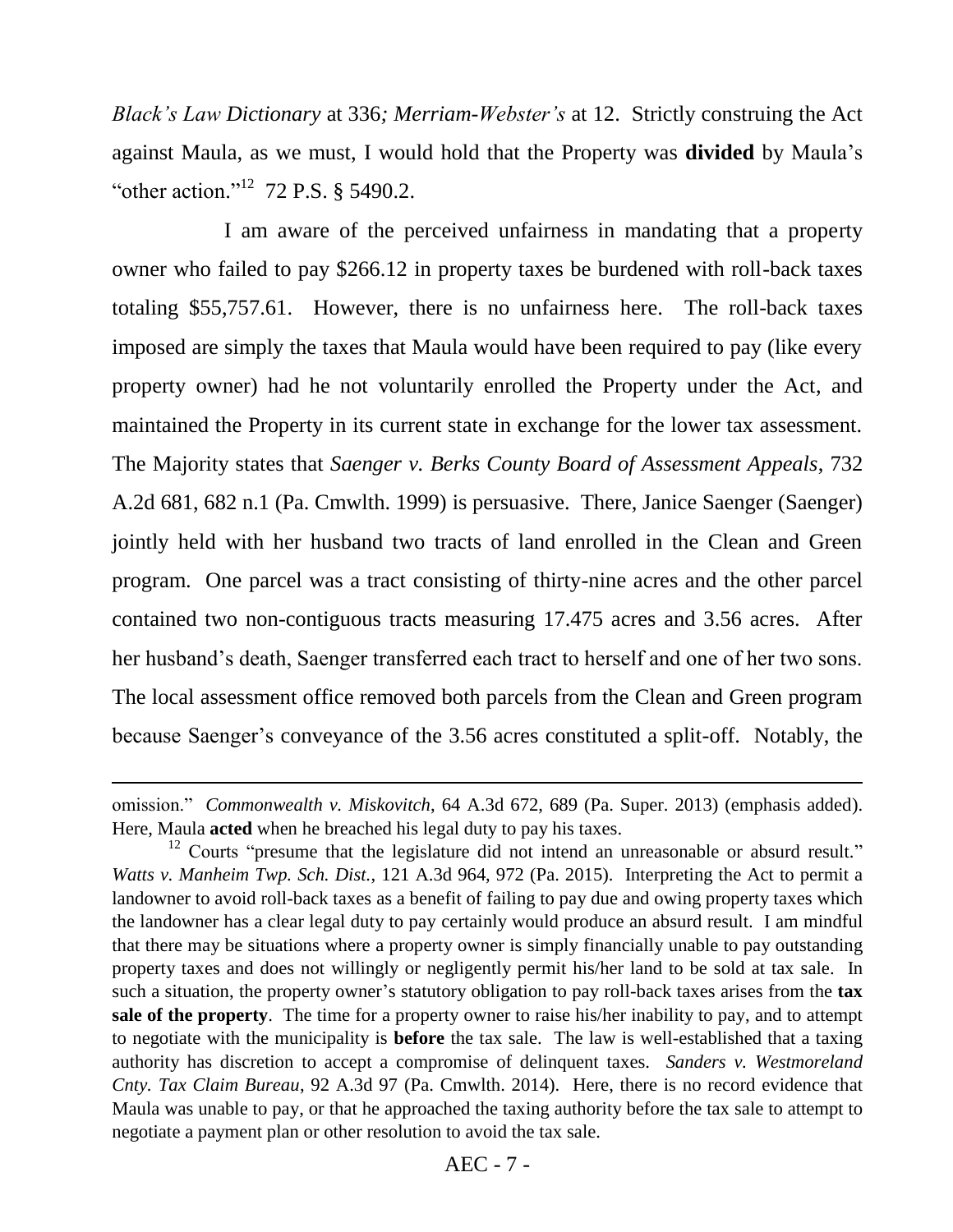County relies upon this same case to support its conclusion that Maula's action constituted a split-off. The Majority, however, states that *Saenger*

> delineates the General Assembly's intent in promulgating the current definition of "split-off." The purpose of imposing roll-back taxes for a landowner who conducts a split-off is to ensure that the landowner **does not benefit from the preferential tax program, subsequently divide the land or change its use, and receive a windfall for enrolling in the preferential tax program.** Here, we do not believe our holding circumvents the mischief the General Assembly sought to address because Maula did not receive a windfall; rather, he was involuntarily dispossessed of his property based on \$266.12 in real estate tax liability.

Majority Op. at 10 (emphasis added). I strongly disagree that the Majority's holding does not frustrate the General Assembly's pronounced legislative purpose. Maula was dispossessed of his property because he did not pay his property taxes, as would any property owner, whether enrolled in the Clean and Green program or not. Further, Maula **did** benefit from the program; he **did** divide the land through his failure to pay taxes; and, he **did** receive a windfall. *Merriam-Webster's* defines "windfall" as "an unexpected, **unearned**, or sudden gain or **advantage**." *Id*. at 1434 (emphasis added). Maula enrolled his property in a statutory program that established certain requirements in exchange for receiving significantly reduced tax obligations. The County honored its statutory commitment by assessing Maula lower taxes. **Despite Maula failing to adhere to the Act's requirements, Maula was permitted to avoid the statutorily-mandated consequences and walk away without repaying the difference between the reduced taxes he paid, and the higher taxes that others not enrolled in the Clean and Green program were required to pay. Simply put, that is a windfall.**

Although warned that Parcel C would be sold, Maula acted in not fulfilling his legal duty of paying the outstanding taxes and thus Maula "br[ought]